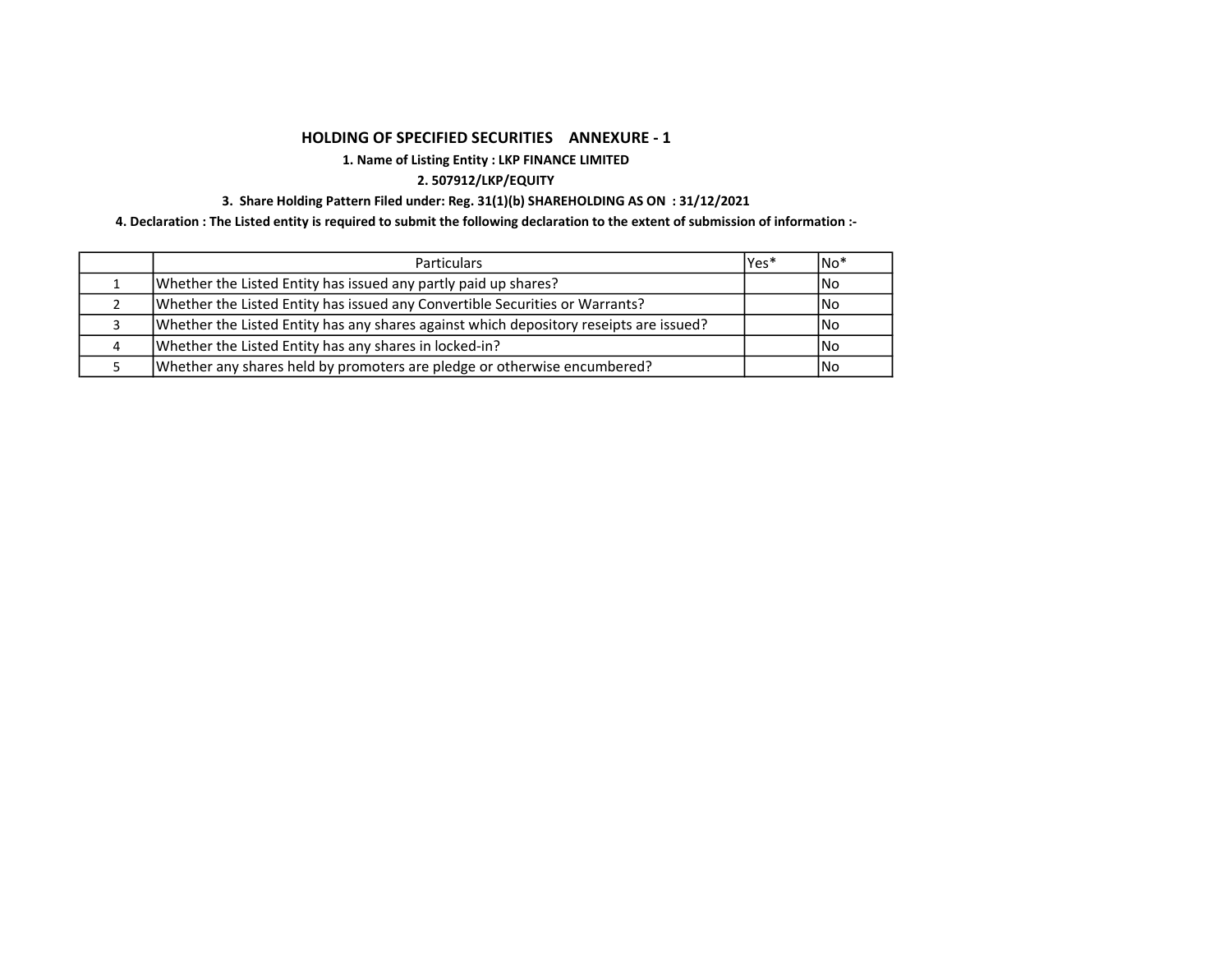### Table I - Summary Statement holding of specified securities

| <b>Categ</b>    | Category of shareholder (II)   | Nos. of share | No. of fully $\ $ | No. of Partly No. of               |                |             | Total Nos. Shareholding | No of voting Rights held in each class of |                     | No of shares | <b>Total</b>                           | Number of Locked in shares      |                                  | Number of shares pledged Number of |                         |        |              |              |
|-----------------|--------------------------------|---------------|-------------------|------------------------------------|----------------|-------------|-------------------------|-------------------------------------------|---------------------|--------------|----------------------------------------|---------------------------------|----------------------------------|------------------------------------|-------------------------|--------|--------------|--------------|
| $ $ ory (I) $ $ |                                | holders (III) | paid up           | $ $ paid -up equity $ $ shares $ $ |                | shares held | as a % of               |                                           | securities (IX)     |              |                                        | underlying $\vert$ Shareholding | (XII)                            |                                    | or otherwise encumbered |        | equity       |              |
|                 |                                |               | equity            | shares held $(V)$ underly          |                | $(VII =$    | total no.of             |                                           |                     |              |                                        | outstanding                     | as a $%$                         |                                    |                         | (XIII) |              | shares held  |
|                 |                                |               | shares held       |                                    | ing            | $IV+V+VI$   | shares                  |                                           | No of voting Rights |              | Total as   convertible   assuming full |                                 |                                  |                                    |                         |        |              |              |
|                 |                                |               | (IV)              |                                    | Deposit        |             | (Calculated             | Class X                                   | Class               | <b>Total</b> | a % of                                 |                                 | Securities   Conversion of       | No.(a)                             | As a % of               | No.(a) | As a % of    | dematerializ |
|                 |                                |               |                   |                                    | ory            |             | as per SCRR,            |                                           |                     |              |                                        | $  (A+B+C)  $ (including        | convertible                      |                                    | Total shares            |        | Total shares | ed Form      |
|                 |                                |               |                   |                                    | <b>Receipt</b> |             | 1957) (VIII)            |                                           |                     |              |                                        |                                 | warrants) (X)   securities (as a |                                    | held (b)                |        | held (b)     | (XIV)        |
|                 |                                |               |                   |                                    | s (VI)         |             | As a % of               |                                           |                     |              |                                        |                                 | % of diluted                     |                                    |                         |        |              |              |
|                 |                                |               |                   |                                    |                |             | $(A+B+C2)$              |                                           |                     |              |                                        |                                 | share capital)                   |                                    |                         |        |              |              |
| I (A            | Promoter and Promoter Group    |               | 7996312           |                                    |                | 7996312     | 63.62                   | 7996312                                   |                     | 7996312      | 63.62                                  |                                 | 63.62                            |                                    | 0.00                    |        | 0.00         | 7996312      |
| (B)             | l Public                       | 5458          | 4572311           |                                    |                | 4572311     | 36.38                   | 4572311                                   |                     | 4572311      | 36.38                                  |                                 | 36.38                            |                                    | 0.00                    | N/A    | $N/A_1$      | 4355379      |
| l (C            | Non Promoter - Non Public      |               |                   |                                    |                |             |                         |                                           |                     |              |                                        |                                 |                                  |                                    |                         |        |              |              |
| (C1)            | Shares underlying DRs          |               |                   |                                    |                |             | 0.00                    |                                           |                     |              | 0.00                                   |                                 | 0.00                             |                                    | 0.00                    | N/A    | N/A          |              |
| (C2)            | Shares held by Employee Trusts |               |                   |                                    |                |             | 0.00                    |                                           |                     |              | 0.00                                   |                                 | 0.00                             |                                    | 0.00                    | N/A    | N/A          |              |
|                 | <b>Total</b>                   | 5466          | 12568623          |                                    |                | 12568623    | 100.00                  | 12568623                                  |                     | 12568623     | 100.00                                 |                                 | 100.00                           |                                    | 0.00                    |        | 0.00         | 12351691     |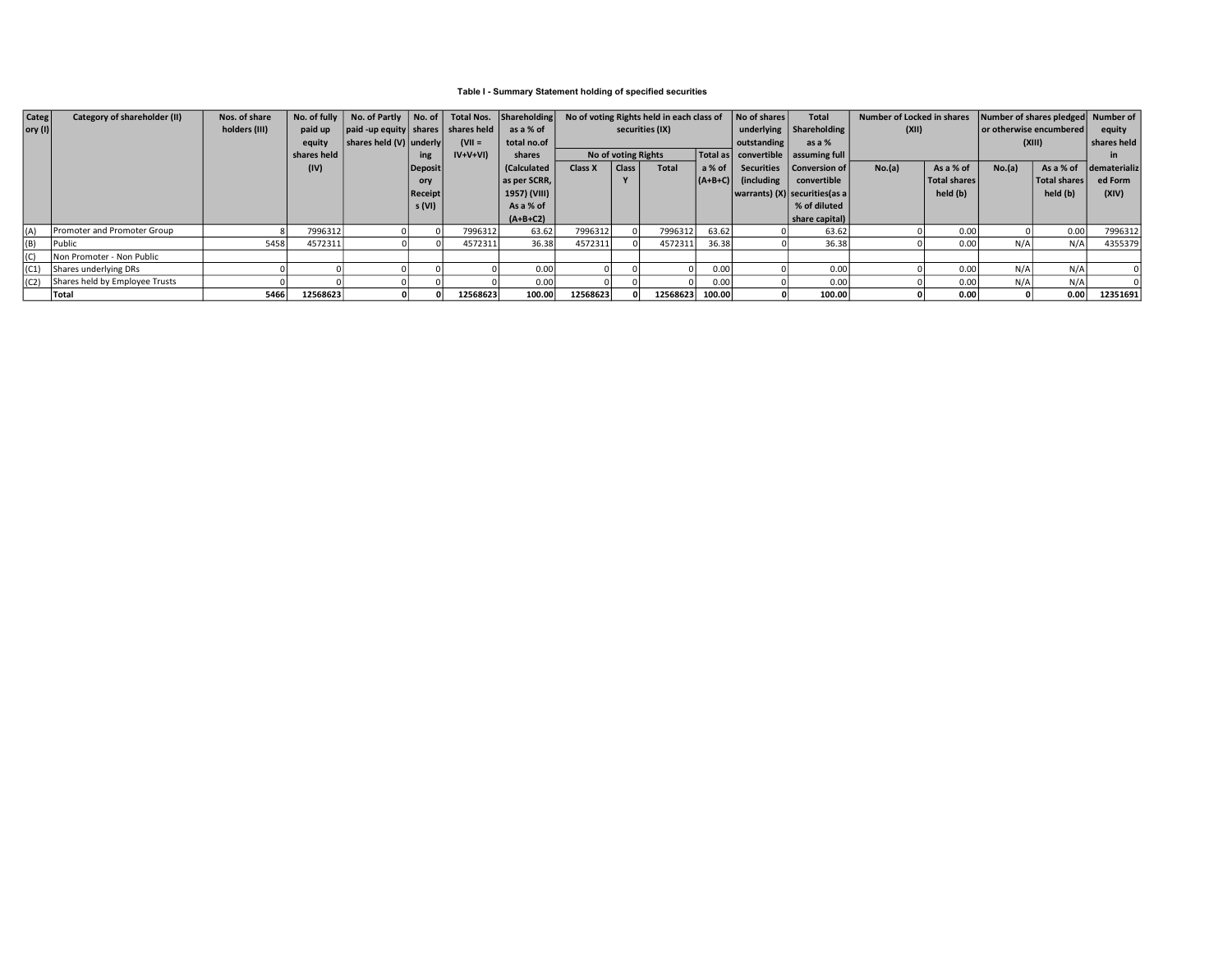### Table II - Statement showing Shareholding Pattern of the Promoter and Promoter Group

|     |                                            |                 |                |                |            |                      |                   |               |                                           |            |                 |              |                   | Total                |                            |                     |                      |              |                  |
|-----|--------------------------------------------|-----------------|----------------|----------------|------------|----------------------|-------------------|---------------|-------------------------------------------|------------|-----------------|--------------|-------------------|----------------------|----------------------------|---------------------|----------------------|--------------|------------------|
|     |                                            |                 |                |                | No. of     |                      |                   |               | No of voting Rights held in each class of |            |                 |              | Shareholding as a |                      |                            | Number of shares    |                      |              |                  |
|     |                                            |                 |                |                | Partly     |                      |                   |               |                                           |            | securities (IX) |              | No of shares      | % assuming full      | <b>Number of Locked in</b> |                     | pledged or otherwise |              | <b>Number of</b> |
|     |                                            |                 |                |                | paid-      |                      |                   | Shareholdin   | No of voting Rights                       |            |                 | Total as     | underlying        | <b>Conversion of</b> | shares (XII)               |                     | encumbered (XIII)    |              | equity           |
|     |                                            |                 |                |                | up         | No. of               |                   | g % calculate | <b>Class X</b>                            | Class      | Total           | a % of       | outstanding       | convertible          | No.(a)                     | As a % of           | No.(a)               | As a % of    | shares held      |
|     |                                            |                 |                | No. of fully   | equity     | shares               | <b>Total Nos.</b> | as per SCRR   |                                           |            |                 | <b>Total</b> | convertible       | securities (as a %   |                            | <b>Total shares</b> |                      | Total shares | in               |
|     |                                            |                 | Nos. of        | paid up equity | shares     | underlying           | shares held       | 1957 As a %   |                                           |            |                 | voting       | <b>Securities</b> | of diluted share     |                            | held (b)            |                      | held (b)     | dematerializ     |
|     | Category & Name of the                     |                 | share          | shares held    | held       | Depository           | $(VII =$          | of $(A+B+C2)$ |                                           |            |                 | rights       | (including        | capital) (XI)        |                            |                     |                      |              | ed Form          |
|     | Shareholder (I)                            | <b>PAN (II)</b> | holders (III)  | (IV)           | (V)        | <b>Receipts (VI)</b> | $IV+V+VI$         | (VIII)        |                                           |            |                 |              | warrants) (X)     | $=(VII)+(X)$ as a %  |                            |                     |                      |              | (XIV)            |
|     | Indian                                     |                 |                |                |            |                      |                   |               |                                           |            |                 |              |                   |                      |                            |                     |                      |              |                  |
| (a) | Individuals/HUFs                           |                 | 0l             | 0l             |            |                      |                   | 0.00          |                                           |            | O               | 0.00         | $\Omega$          | 0.00                 | $\Omega$                   | 0.00                |                      | 0.00         |                  |
| (b) | Central Govt./State Govt.                  |                 | $\mathfrak{o}$ |                |            | $\Omega$             |                   | 0.00          |                                           |            |                 | 0.00         | $\Omega$          | 0.00                 | $\Omega$                   | 0.00                |                      | 0.00         | $\Omega$         |
| (c) | Financial Institutions/Banks               |                 | $\Omega$       |                |            | $\Omega$             |                   | 0.00          |                                           | $\Omega$   |                 | 0.00         | $\Omega$          | 0.00                 | $\Omega$                   | 0.00                |                      | 0.00         | nl               |
| (d) | Any Other(specify)                         |                 |                |                |            |                      |                   |               |                                           |            |                 |              |                   |                      |                            |                     |                      |              |                  |
|     | (d-1) Corporate Bodies                     |                 | $\mathcal{P}$  | 3957020        | C          | $\Omega$             | 3957020           | 31.48         | 3957020                                   | $\Omega$   | 3957020         | 31.48        | $\cap$            | 31.48                | $\Omega$                   | 0.00                | $\Omega$             | 0.00         | 3957020          |
|     |                                            |                 |                |                |            |                      |                   |               |                                           |            |                 |              |                   |                      |                            |                     |                      |              |                  |
|     | SEA GLIMPSE INVESTMENTS PVT LTD AAACS8600H |                 |                | 2547515        |            |                      | 2547515           | 20.27         | 2547515                                   |            | 2547515         | 20.27        |                   | 20.27                | $\Omega$                   | 0.00                |                      | 0.00         | 2547515          |
|     | <b>BHAVANA HOLDINGS PRIVATE</b>            |                 |                |                |            |                      |                   |               |                                           |            |                 |              |                   |                      |                            |                     |                      |              |                  |
|     | LIMITED                                    | AAACB2152R      |                | 1409505        |            |                      | 1409505           | 11.21         | 1409505                                   |            | 1409505         | 11.21        |                   | 11.21                | $\Omega$                   | 0.00                |                      | 0.00         | 1409505          |
|     | (d-2) Directors                            |                 | $\overline{3}$ | 3622567        | $\Omega$   |                      | 3622567           | 28.82         | 3622567                                   | $\Omega$   | 3622567         | 28.82        |                   | 28.82                | $\Omega$                   | 0.00                |                      | 0.00         | 3622567          |
|     | MAHENDRA VASANTRAI DOSHI                   | AABPD2864Q      |                | 1449363        | $\Omega$   |                      | 1449363           | 11.53         | 1449363                                   | $\Omega$   | 1449363         | 11.53        | $\Omega$          | 11.53                | 0                          | 0.00                |                      | 0.00         | 1449363          |
|     | PRATIK M DOSHI                             | ACQPD7772E      |                | 100722         | $\Omega$   | $\Omega$             | 100722            | 0.80          | 100722                                    |            | 100722          | 0.80         | $\Omega$          | 0.80                 | $\Omega$                   | 0.00                |                      | 0.00         | 100722           |
|     | MAHENDRA VASANTRAI DOSHI                   | AAAFL0114A      |                | 2072482        | $\Omega$   |                      | 2072482           | 16.49         | 2072482                                   | $\Omega$   | 2072482         | 16.49        | $\Omega$          | 16.49                | $\Omega$                   | 0.00                |                      | 0.00         | 2072482          |
|     | (d-3) Directors Relatives                  |                 | 3              | 416725         | $\Omega$   |                      | 416725            | 3.32          | 416725                                    | $\Omega$   | 416725          | 3.32         | $\Omega$          | 3.32                 | $\Omega$                   | 0.00                |                      | 0.00         | 416725           |
|     | IRA PRATIK DOSHI                           | BUNPD4245E      |                | 200000         | $\Omega$   |                      | 200000            | 1.59          | 200000                                    | $\Omega$   | 200000          | 1.59         | $\Omega$          | 1.59                 | 0                          | 0.00                |                      | 0.00         | 200000           |
|     | <b>SAMAYA PRATIK DOSHI</b>                 | CEUPD9593K      |                | 200000         | $\Omega$   |                      | 200000            | 1.59          | 200000                                    | $\Omega$   | 200000          | 1.59         | $\Omega$          | 1.59                 | $\Omega$                   | 0.00                |                      | 0.00         | 200000           |
|     | SHITAL A SONPAL                            | AADPD1185C      |                | 16725          | $\sqrt{ }$ | $\Omega$             | 16725             | 0.13          | 16725                                     | $\Omega$   | 16725           | 0.13         |                   | 0.13                 |                            | 0.00                |                      | 0.00         | 16725            |
|     | Sub Total (A)(1)                           |                 |                | 7996312        |            |                      | 7996312           | 63.62         | 7996312                                   |            | 7996312         | 63.62        |                   | 63.62                |                            | 0.00                |                      | 0.00         | 7996312          |
| 12  | Foreign                                    |                 |                |                |            |                      |                   |               |                                           |            |                 |              |                   |                      |                            |                     |                      |              |                  |
|     |                                            |                 |                |                |            |                      |                   |               |                                           |            |                 |              |                   |                      |                            |                     |                      |              |                  |
| (a) | Individuals(NRI/Foreign Individuals)       |                 |                | $\Omega$       |            |                      |                   | 0.00          |                                           |            |                 | 0.00         |                   | 0.00                 | $\Omega$                   | 0.00                |                      | 0.00         |                  |
| (b) | Government                                 |                 | $\Omega$       | $\Omega$       | $\sqrt{2}$ | $\Omega$             | $\Omega$          | 0.00          |                                           | $\Omega$   |                 | 0.00         | $\Omega$          | 0.00                 | 0                          | 0.00                |                      | 0.00         | $\Omega$         |
| (c) | Institutions                               |                 | $\Omega$       | $\Omega$       |            | $\Omega$             | $\Omega$          | 0.00          |                                           |            |                 | 0.00         |                   | 0.00                 | $\Omega$                   | 0.00                |                      | 0.00         | $\Omega$         |
| (d) | Foreign Portfolio Investor                 |                 | $\Omega$       | $\Omega$       |            | $\Omega$             | $\Omega$          | 0.00          |                                           |            |                 | 0.00         |                   | 0.00                 | $\Omega$                   | 0.00                |                      | 0.00         | $\Omega$         |
| (e) | Any Other(specify)                         |                 |                |                |            |                      |                   |               |                                           |            |                 |              |                   |                      |                            |                     |                      |              |                  |
|     | Sub Total (A)(2)                           |                 | $\Omega$       | $\Omega$       |            |                      |                   | 0.00          |                                           | $\sqrt{ }$ |                 | 0.00         |                   | 0.00                 |                            | 0.00                |                      | 0.00         |                  |
|     | <b>Total Shareholding of Promoter and</b>  |                 |                |                |            |                      |                   |               |                                           |            |                 |              |                   |                      |                            |                     |                      |              |                  |
|     | Promoter Group (A)=(A)(1)+(A)(2)           |                 |                | 7996312        |            |                      | 7996312           | 63.62         | 7996312                                   |            | 7996312         | 63.62        |                   | 63.62                |                            | 0.00                |                      | 0.00         | 7996312          |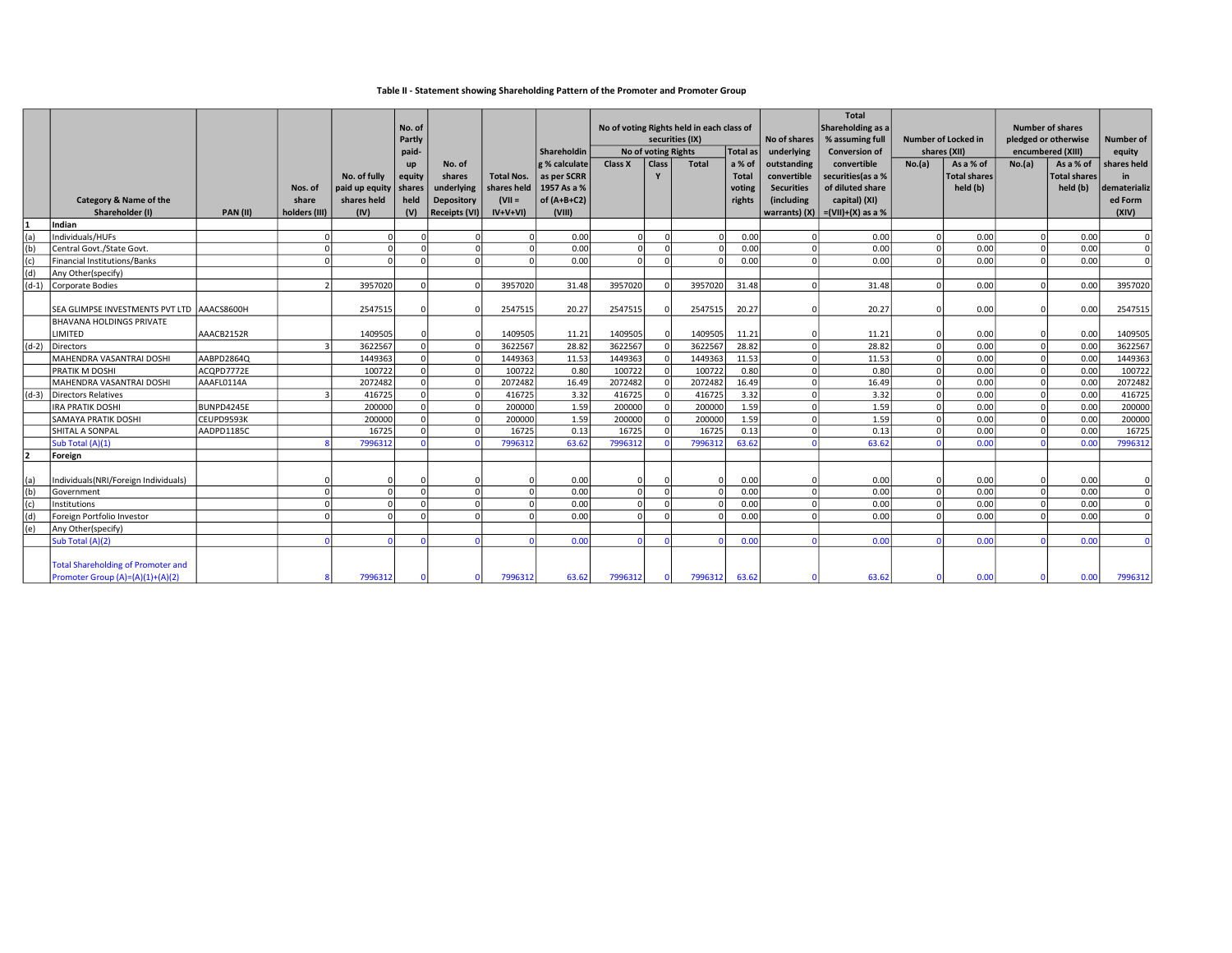### Table III - Statement showing Shareholding Pattern of the Public Shareholder

|             |                                                                                          | No of voting Rights held in each class of<br>No. of<br>Partly<br>securities (IX) |                                   |                                                       |                                       |                                                                             |                                                           | No of shares                                                           | <b>Total</b><br>Shareholding as a<br>% assuming full | Number of Locked in     |                | <b>Number of shares</b><br>pledged or otherwise |                                                                                | <b>Number of</b>                                                                             |                |                                              |                     |                                              |                                                       |
|-------------|------------------------------------------------------------------------------------------|----------------------------------------------------------------------------------|-----------------------------------|-------------------------------------------------------|---------------------------------------|-----------------------------------------------------------------------------|-----------------------------------------------------------|------------------------------------------------------------------------|------------------------------------------------------|-------------------------|----------------|-------------------------------------------------|--------------------------------------------------------------------------------|----------------------------------------------------------------------------------------------|----------------|----------------------------------------------|---------------------|----------------------------------------------|-------------------------------------------------------|
|             |                                                                                          |                                                                                  |                                   |                                                       | paid-                                 |                                                                             |                                                           | Shareholdin                                                            |                                                      | No of voting Rights     |                | <b>Total</b> as                                 | underlying                                                                     | <b>Conversion of</b>                                                                         |                | shares (XII)                                 | encumbered (XIII)   |                                              | equity                                                |
|             | <b>Category &amp; Name of the shareholder</b>                                            | <b>PAN (II)</b>                                                                  | Nos. of<br>share<br>holders (III) | No. of fully<br>paid up equity<br>shares held<br>(IV) | up<br>equity<br>shares<br>held<br>(V) | No. of<br>shares<br>underlying<br><b>Depository</b><br><b>Receipts (VI)</b> | <b>Total Nos.</b><br>shares held<br>$(VII =$<br>$IV+V+VI$ | g % calculate<br>as per SCRR<br>1957 As a %<br>of $(A+B+C2)$<br>(VIII) | Class X                                              | <b>Class</b>            | <b>Total</b>   | a % of<br><b>Total</b><br>voting<br>rights      | outstanding<br>convertible<br><b>Securities</b><br>(including<br>warrants) (X) | convertible<br>securities(as a %<br>of diluted share<br>capital) (XI)<br>$=(VII)+(X)$ as a % | No.(a)         | As a % of<br><b>Total shares</b><br>held (b) | No.(a)              | As a % of<br><b>Total shares</b><br>held (b) | shares held<br>in<br>lematerializ<br>ed Form<br>(XIV) |
|             | <b>Institutions</b>                                                                      |                                                                                  |                                   |                                                       |                                       |                                                                             |                                                           |                                                                        |                                                      |                         |                |                                                 |                                                                                |                                                                                              |                |                                              |                     |                                              |                                                       |
| (a)         | <b>Mutual Funds</b>                                                                      |                                                                                  | $\overline{0}$                    | 0l                                                    | $\Omega$                              | 0                                                                           | $\Omega$                                                  | 0.00                                                                   |                                                      | $\Omega$                | $\overline{0}$ | 0.00                                            | $\Omega$                                                                       | 0.00                                                                                         | 0l             | 0.00                                         | $\overline{0}$      | 0.00                                         | $\overline{0}$                                        |
| (b)         | Venture Capital Funds                                                                    |                                                                                  | 0                                 | 0                                                     | $\Omega$                              | 0                                                                           | 0                                                         | 0.00                                                                   | $\Omega$                                             | $\mathbf 0$             | $\mathbf 0$    | 0.00                                            | $\circ$                                                                        | 0.00                                                                                         | 0              | 0.00                                         | $\overline{0}$      | 0.00                                         | $\mathbf 0$                                           |
| (c)         | Alternate Investments Funds                                                              |                                                                                  | $\Omega$                          | $\Omega$                                              | $\mathbf 0$                           | 0                                                                           | 0                                                         | 0.00                                                                   | $\Omega$                                             | $\mathbf 0$             | $\overline{0}$ | 0.00                                            | $\Omega$                                                                       | 0.00                                                                                         | $\Omega$       | 0.00                                         | $\Omega$            | 0.00                                         | 0                                                     |
| (d)         | Foreign Venture Capital Investors                                                        |                                                                                  | $\Omega$                          |                                                       | $\Omega$                              | $\Omega$                                                                    |                                                           | 0.00                                                                   |                                                      | $\Omega$                |                | 0.00                                            | $\Omega$                                                                       | 0.00                                                                                         | $\Omega$       | 0.00                                         | $\Omega$            | 0.00                                         |                                                       |
| (e)         | Foreign Portfolio Investors                                                              |                                                                                  | $\overline{2}$                    | 448000                                                | $\mathbf 0$                           | 0                                                                           | 448000                                                    | 3.56                                                                   | 448000                                               | $\mathbf 0$             | 448000         | 3.56                                            | $\Omega$                                                                       | 3.56                                                                                         | 0              | 0.00                                         | $\circ$             | 0.00                                         | 448000                                                |
|             | SAINT CAPITAL FUND                                                                       | ABBCS0999P                                                                       |                                   | 246000                                                | $\overline{0}$                        | 0                                                                           | 246000                                                    | 1.96                                                                   | 246000                                               | $\mathbf 0$             | 246000         | 1.96                                            | $\mathbf 0$                                                                    | 1.96                                                                                         | $\mathbf 0$    | 0.00                                         | $\Omega$            | 0.00                                         | 246000                                                |
|             | CB GREEN VENTURES PTE LTD                                                                | AAFCC3089B                                                                       |                                   | 202000                                                | 0                                     | $\overline{\mathfrak{o}}$                                                   | 202000                                                    | 1.61                                                                   | 202000                                               | $\mathbf 0$             | 202000         | 1.61                                            | $\Omega$                                                                       | 1.61                                                                                         | $\Omega$       | 0.00                                         | $\Omega$            | 0.00                                         | 202000                                                |
| (f)         | Financial Institutions/Banks                                                             |                                                                                  | $\overline{\mathcal{L}}$          | 250                                                   | $\Omega$                              | 0                                                                           | 250                                                       | 0.00                                                                   | 250                                                  | $\mathbf 0$             | 250            | 0.00                                            | $\Omega$                                                                       | 0.00                                                                                         | $\Omega$       | 0.00                                         | $\overline{0}$      | 0.00                                         | 50                                                    |
| (g)         | <b>Insurance Companies</b>                                                               |                                                                                  | $\Omega$<br>$\Omega$              | $\Omega$<br>$\Omega$                                  | 0 <br>$\Omega$                        | 0                                                                           | $\mathbf 0$                                               | 0.00                                                                   | $\Omega$<br>$\Omega$                                 | $\mathsf 0$<br>$\Omega$ | $\mathbf{0}$   | 0.00                                            | $\overline{0}$<br>$\Omega$                                                     | 0.00                                                                                         | 0 <br>$\Omega$ | 0.00                                         | $\circ$<br>$\Omega$ | 0.00                                         | $\mathbf{0}$                                          |
| (h)<br>l(i) | Provident Funds / Pension Funds                                                          |                                                                                  |                                   |                                                       |                                       | 0                                                                           | 0                                                         | 0.00                                                                   |                                                      |                         | $\Omega$       | 0.00                                            |                                                                                | 0.00                                                                                         |                | 0.00                                         |                     | 0.00                                         | $\overline{0}$                                        |
|             | Any other (specify)                                                                      |                                                                                  | $\Delta$                          | 448250                                                | $\Omega$                              | $\Omega$                                                                    | 448250                                                    | 3.57                                                                   | 448250                                               | $\Omega$                | 44825          | 3.57                                            | $\Omega$                                                                       | 3.57                                                                                         | $\Omega$       | 0.00                                         | $\Omega$            | 0.00                                         | 448050                                                |
|             | Sub Total (B)(1)<br><b>Central Government/State</b><br>Government(s)/ President of India |                                                                                  |                                   |                                                       |                                       |                                                                             |                                                           |                                                                        |                                                      |                         |                |                                                 |                                                                                |                                                                                              |                |                                              |                     |                                              |                                                       |
| (a)         | Central Govt./State Govt.                                                                |                                                                                  | 0                                 | 0                                                     | $\Omega$                              | 0                                                                           | 0                                                         | 0.00                                                                   | $\Omega$                                             | $\mathsf 0$             | $\Omega$       | 0.00                                            | $\Omega$                                                                       | 0.00                                                                                         | $\Omega$       | 0.00                                         | $\Omega$            | 0.00                                         | $\Omega$                                              |
|             | Sub Total (B)(2)                                                                         |                                                                                  | $\Omega$                          | $\Omega$                                              | $\Omega$                              | $\Omega$                                                                    | $\Omega$                                                  | 0.00                                                                   |                                                      | $\Omega$                |                | 0.00                                            | $\Omega$                                                                       | 0.00                                                                                         |                | 0.00                                         | $\Omega$            | 0.00                                         | $\Omega$                                              |
| lз          | <b>Non-Institutions</b>                                                                  |                                                                                  |                                   |                                                       |                                       |                                                                             |                                                           |                                                                        |                                                      |                         |                |                                                 |                                                                                |                                                                                              |                |                                              |                     |                                              |                                                       |
| (a)         | Individual                                                                               |                                                                                  |                                   |                                                       |                                       |                                                                             |                                                           |                                                                        |                                                      |                         |                |                                                 |                                                                                |                                                                                              |                |                                              |                     |                                              |                                                       |
|             | Ind-Hold nominal shr capital upto                                                        |                                                                                  |                                   |                                                       |                                       |                                                                             |                                                           |                                                                        |                                                      |                         |                |                                                 |                                                                                |                                                                                              |                |                                              |                     |                                              |                                                       |
| (ai)        | Rs.2L<br>Ind-Hold nominal shr capital in excess                                          |                                                                                  | 5100                              | 1303723                                               | $\mathbf 0$                           | $\mathbf 0$                                                                 | 1303723                                                   | 10.37                                                                  | 1303723                                              | $\mathsf 0$             | 1303723        | 10.37                                           | $\overline{0}$                                                                 | 10.37                                                                                        | $\mathbf 0$    | 0.00                                         | $\mathbf 0$         | 0.00                                         | 1116046                                               |
| (aii)       | of Rs.2L                                                                                 |                                                                                  | $\mathbf{q}$                      | 1060591                                               | $\Omega$                              | 0l                                                                          | 1060591                                                   | 8.44                                                                   | 1060591                                              | $\mathsf{o}$            | 1060591        | 8.44                                            | $\Omega$                                                                       | 8.44                                                                                         | $\Omega$       | 0.00                                         | $\Omega$            | 0.00                                         | 1058587                                               |
|             | RAJIV HIMATSINGKA                                                                        | AAGFE2358B                                                                       |                                   | 194000                                                | $\mathbf 0$                           | 0                                                                           | 194000                                                    | 1.54                                                                   | 194000                                               | $\mathbf 0$             | 194000         | 1.54                                            | $\Omega$                                                                       | 1.54                                                                                         | 0              | 0.00                                         | $\Omega$            | 0.00                                         | 194000                                                |
|             | <b>VIJAY K CHORARIA</b>                                                                  | AECPC6810N                                                                       |                                   | 385000                                                | 0                                     | 0                                                                           | 385000                                                    | 3.06                                                                   | 385000                                               | $\mathbf 0$             | 385000         | 3.06                                            | $\mathbf 0$                                                                    | 3.06                                                                                         | 0              | 0.00                                         | $\overline{0}$      | 0.00                                         | 385000                                                |
|             | RAJIV HIMATSINGKA                                                                        | AAGFD3887Q                                                                       |                                   | 194000                                                | $\overline{0}$                        | 0                                                                           | 194000                                                    | 1.54                                                                   | 194000                                               | $\mathsf{o}$            | 194000         | 1.54                                            | $\Omega$                                                                       | 1.54                                                                                         | $\Omega$       | 0.00                                         | $\circ$             | 0.00                                         | 194000                                                |
| (b)         | NBFCs Registered with RBI                                                                |                                                                                  | $\mathbf{1}$                      | 6861                                                  | 0                                     | 0                                                                           | 6861                                                      | 0.05                                                                   | 6861                                                 | $\mathsf{o}$            | 6861           | 0.05                                            | $\Omega$                                                                       | 0.05                                                                                         | $\Omega$       | 0.00                                         | $\Omega$            | 0.00                                         | 6861                                                  |
| (c)         | <b>Employees Trusts</b>                                                                  |                                                                                  | $\Omega$                          | $\Omega$                                              | $\mathbf 0$                           | 0                                                                           | $\mathbf 0$                                               | 0.00                                                                   | $\Omega$                                             | $\mathbf 0$             | $\Omega$       | 0.00                                            | $\mathbf 0$                                                                    | 0.00                                                                                         | $\Omega$       | 0.00                                         | $\Omega$            | 0.00                                         | $\overline{0}$                                        |
| (d)         | Overseas Depositories (holding DRs)<br>(balancing figure)                                |                                                                                  | $\Omega$                          |                                                       | $\Omega$                              | $\Omega$                                                                    | $\Omega$                                                  | 0.00                                                                   | $\Omega$                                             | $\Omega$                | $\mathbf{0}$   | 0.00                                            | $\Omega$                                                                       | 0.00                                                                                         | $\Omega$       | 0.00                                         | $\Omega$            | 0.00                                         | 0                                                     |
| (e)         | Any Other(specify)                                                                       |                                                                                  |                                   |                                                       |                                       |                                                                             |                                                           |                                                                        |                                                      |                         |                |                                                 |                                                                                |                                                                                              |                |                                              |                     |                                              |                                                       |
|             | (e-1)   Non Resident Indians (Individuals)                                               |                                                                                  | 167                               | 73019                                                 | $\Omega$                              | $\Omega$                                                                    | 73019                                                     | 0.58                                                                   | 73019                                                | $\mathbf 0$             | 73019          | 0.58                                            | $\Omega$                                                                       | 0.58                                                                                         | $\Omega$       | 0.00                                         | $\Omega$            | 0.00                                         | 52194                                                 |
|             | (e-2) Corporate Bodies                                                                   |                                                                                  | 50                                | 1529072                                               | 0                                     | 0                                                                           | 1529072                                                   | 12.17                                                                  | 1529072                                              | $\mathbf 0$             | 1529072        | 12.17                                           | $\overline{0}$                                                                 | 12.17                                                                                        | -ol            | 0.00                                         | $\circ$             | 0.00                                         | 1523046                                               |
|             | SUNIDHI SECURITIES & FINANCE<br>LIMITED (TR                                              | AADCS1657D                                                                       |                                   | 300000                                                | $\mathbf 0$                           | $\mathbf 0$                                                                 | 300000                                                    | 2.39                                                                   | 300000                                               | $\mathbf 0$             | 300000         | 2.39                                            | $\Omega$                                                                       | 2.39                                                                                         | $\Omega$       | 0.00                                         | $\Omega$            | 0.00                                         | 300000                                                |
|             | SARASWATI COMMERCIAL (INDIA)<br><b>LTD</b>                                               | AAECS7943P                                                                       |                                   | 200000                                                | $\mathbf 0$                           | 0l                                                                          | 200000                                                    | 1.59                                                                   | 200000                                               | $\Omega$                | 200000         | 1.59                                            | $\Omega$                                                                       | 1.59                                                                                         | $\Omega$       | 0.00                                         | $\Omega$            | 0.00                                         | 200000                                                |
|             | AUTHUM INVESTMENT AND<br><b>INFRASTRUCTURE LIM</b>                                       | AADCS2471H                                                                       |                                   | 879090                                                | $\Omega$                              | $\mathbf{0}$                                                                | 879090                                                    | 6.99                                                                   | 879090                                               | $\mathbf 0$             | 879090         | 6.99                                            | $\Omega$                                                                       | 6.99                                                                                         | $\Omega$       | 0.00                                         | $\Omega$            | 0.00                                         | 879090                                                |
| $(e-3)$     | Foreign Individuals                                                                      |                                                                                  | $\mathbf{1}$                      | 200                                                   | $\mathbf 0$                           | 0                                                                           | 200                                                       | 0.00                                                                   | 200                                                  | $\mathsf{o}$            | 200            | 0.00                                            | $\mathbf 0$                                                                    | 0.00                                                                                         | $\Omega$       | 0.00                                         | $\circ$             | 0.00                                         | $\Omega$                                              |
| $(e-4)$     | Directors                                                                                |                                                                                  | $\vert$ 1                         | 1185                                                  | $\mathbf 0$                           | 0                                                                           | 1185                                                      | 0.01                                                                   | 1185                                                 | $\mathsf{o}$            | 1185           | 0.01                                            | $\Omega$                                                                       | 0.01                                                                                         | 0              | 0.00                                         | $\mathbf{0}$        | 0.00                                         | 1185                                                  |
| $(e-5)$     | <b>Clearing Member</b>                                                                   |                                                                                  | 21                                | 6277                                                  | $\mathbf 0$                           | 0                                                                           | 6277                                                      | 0.05                                                                   | 6277                                                 | $\mathbf 0$             | 6277           | 0.05                                            | $\Omega$                                                                       | 0.05                                                                                         | 0              | 0.00                                         | $\circ$             | 0.00                                         | 6277                                                  |
|             | (e-6) Corporate Body - Broker                                                            |                                                                                  | $\vert$ 2                         | 85                                                    | $\mathbf 0$                           | 0                                                                           | 85                                                        | 0.00                                                                   | 85                                                   | $\mathbf 0$             | 85             | 0.00                                            | $\Omega$                                                                       | 0.00                                                                                         | 0l             | 0.00                                         | $\circ$             | 0.00                                         | 85                                                    |
|             | <b>Investor Education And Protection</b>                                                 |                                                                                  |                                   |                                                       |                                       |                                                                             |                                                           |                                                                        |                                                      |                         |                |                                                 |                                                                                |                                                                                              |                |                                              |                     |                                              |                                                       |
| (e-7)       | Fund                                                                                     |                                                                                  | $\overline{1}$                    | 94020                                                 | $\Omega$                              | 0                                                                           | 94020                                                     | 0.75                                                                   | 94020                                                | $\Omega$                | 94020          | 0.75                                            | $\Omega$                                                                       | 0.75                                                                                         | $\Omega$       | 0.00                                         | $\Omega$            | 0.00                                         | 94020                                                 |
| $(e-8)$     | Hindu Undivided Family (Huf)                                                             |                                                                                  | 101                               | 49028                                                 | $\Omega$                              | 0                                                                           | 49028                                                     | 0.39                                                                   | 49028                                                | $\mathbf 0$             | 49028          | 0.39                                            | $\Omega$                                                                       | 0.39                                                                                         | 0              | 0.00                                         | $\Omega$            | 0.00                                         | 49028                                                 |
|             | Sub Total (B)(3)                                                                         |                                                                                  | 5454                              | 4124061                                               | $\overline{0}$                        | $\Omega$                                                                    | 4124061                                                   | 32.81                                                                  | 4124061                                              | $\Omega$                | 4124061        | 32.81                                           | $\Omega$                                                                       | 32.81                                                                                        |                | 0.00                                         | $\Omega$            | 0.00                                         | 3907329                                               |
|             | <b>Total Public Shareholding</b><br>$(B)=(B)(1)+(B)(2)+(B)(3)$                           |                                                                                  | 5458                              | 4572311                                               |                                       | $\Omega$                                                                    | 4572311                                                   | 36.38                                                                  | 4572311                                              | $\Omega$                | 4572311        | 36.38                                           |                                                                                | 36.38                                                                                        |                | 0.00                                         |                     | 0.00                                         | 4355379                                               |